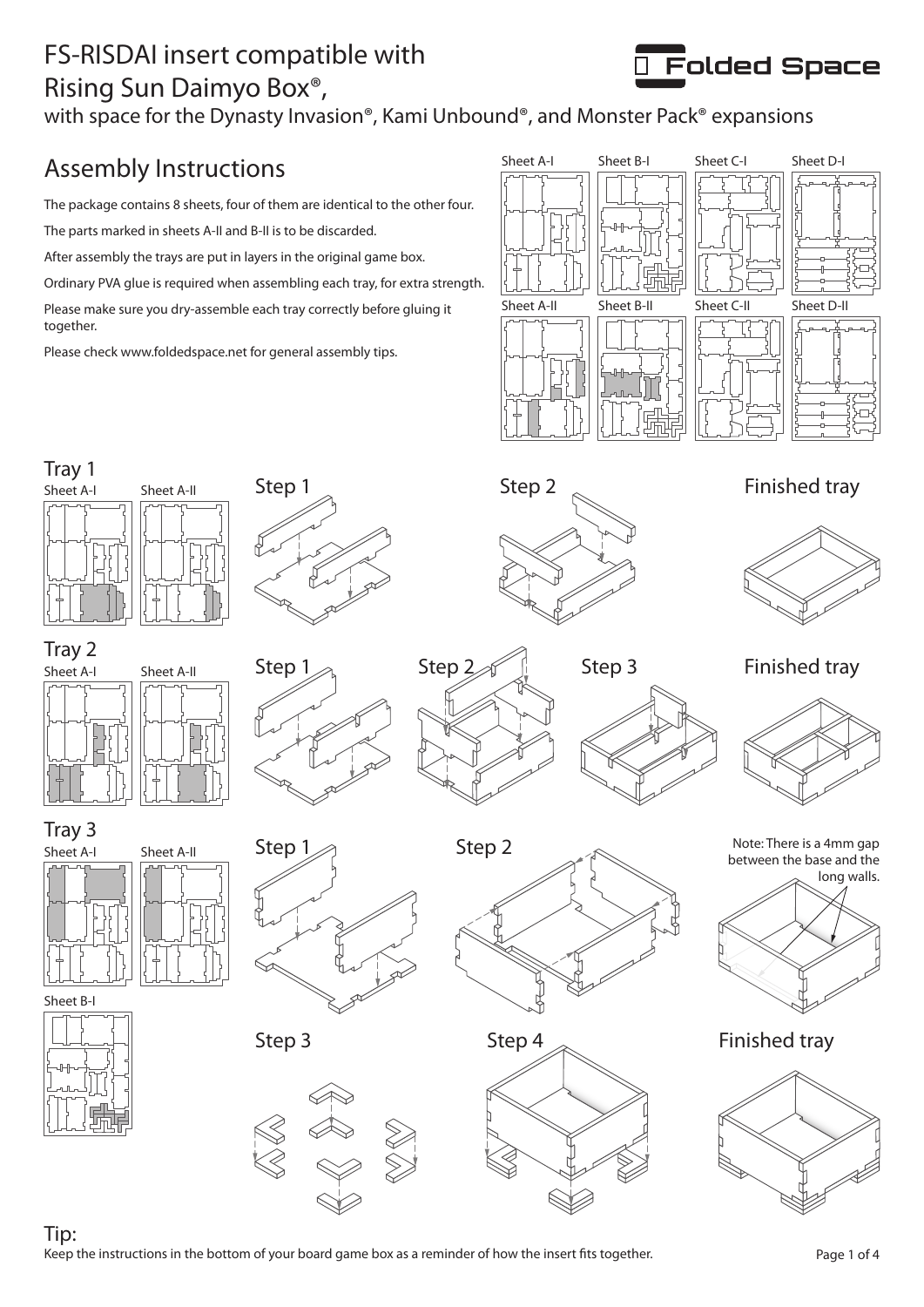#### FS-RISDAI insert compatible with Rising Sun Daimyo Box®,

with space for the Dynasty Invasion®, Kami Unbound®, and Monster Pack® expansions



Folded Space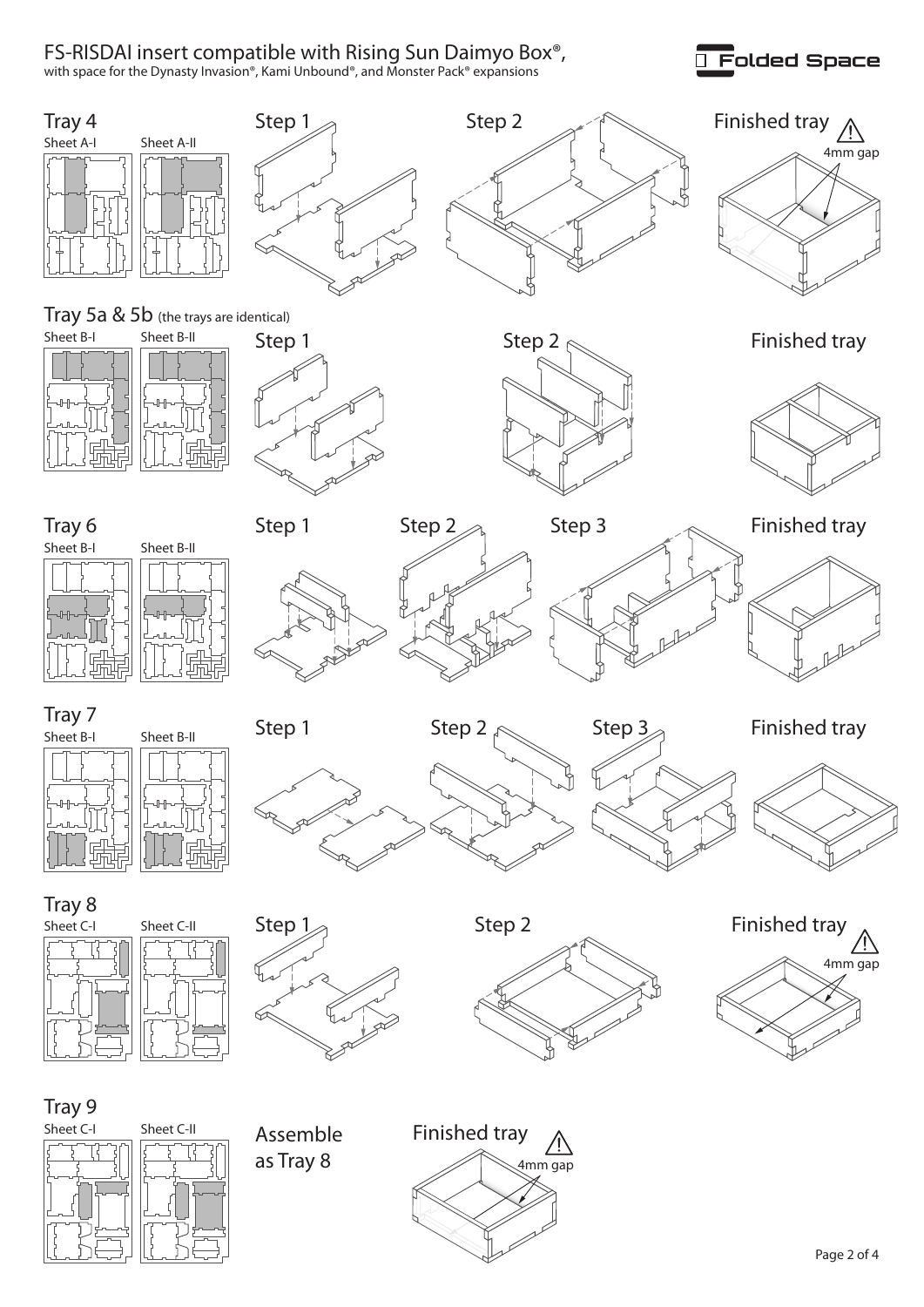#### FS-RISDAI insert compatible with Rising Sun Daimyo Box®,

with space for the Dynasty Invasion®, Kami Unbound®, and Monster Pack® expansions

### Folded Space